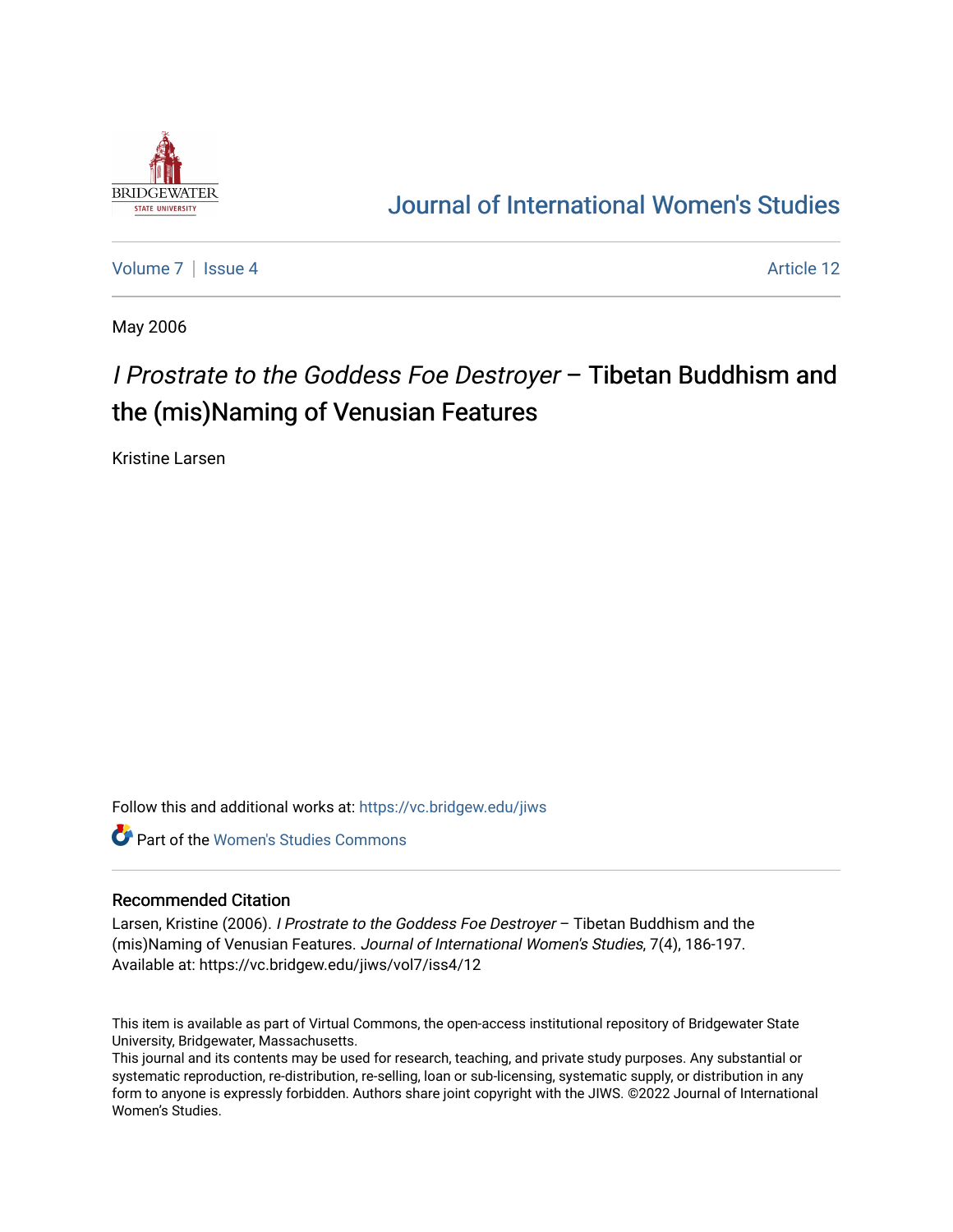## *I Prostrate to the Goddess Foe Destroyer* **– Tibetan Buddhism and the (mis)Naming of Venusian Features**

By Kristine Larsen

*OM I prostrate to the goddess foe destroyer, liberating lady Tara, Homage to TARE, saviouress, heroine, With TUTTARE dispelling all fears, Granting all benefits with TURE, To her with sound SVAHA, I bow*  -- Praises to the Twenty-one Taras (abbreviated version)

#### **Introduction**

In 1781, amateur astronomer William Herschel stumbled across a new planet, the first discovery of its kind. A native German and musician, he had immigrated to England and was able to follow his passion for astronomy through the generous support of his patron, King George III. To the distress of astronomers outside of England, Herschel proposed the name Georgium Sidus as the name for his new discovery. Others suggested naming the planet after its discoverer, another break with the long-standing tradition of planetary names in Western culture. After much discussion, the mythological name Uranus (father of Saturn) was finally settled upon. Similar international disagreement and confusion occurred throughout the nineteenth century concerning the naming of features on Mars and the moon. In response, at its 1907 general assembly in Vienna, the Council of the International Association of Academies created a committee to regularize the nomenclature of bodies in the solar system. This committee formally organized in 1919 in Brussels as the International Astronomical Union (IAU). Since that time, the IAU has been the sole arbiter of all nomenclature for astronomical bodies (U.S. Geological Survey, 2004b).

The IAU has established various working groups and divisions to tackle specific problems in nomenclature and classification. In 1973 the Working Group for Planetary System Nomenclature (WGPSN) was formed, with Canadian Peter Millman as its president. Individual subgroups were created for each of the four inner planets, and a group for the outer solar system. The thirteen current members of the WGPSN hail from the U.S., U.K., Russia, Norway, Germany, the Netherlands, and the Vatican, while its Task Group for Venus Nomenclature consists of three members, two from Russia and one from the U.S. (USGS, 2004c). Their task was originally to suggest naming themes for each planet, and then to propose and screen names for all individual features discovered by the increasing number of space probes and large telescopes (USGS, 2004b). For example, it was established that all features on the planet Venus were to be

1

<span id="page-1-0"></span><sup>&</sup>lt;sup>1</sup>Professor of Physics and Astronomy, and Director of the Honors Program, at Central Connecticut State University. Her publications include articles on the history of women in astronomy, astronomy pedagogy, astronomical allusions in the work of J.R.R. Tolkien, and a book-length biography of physicist Stephen Hawking. She is a student of Tibetan Buddhism through the Venerable Geshe Khensur Wangdak, former abbot of Namgyal Monastery.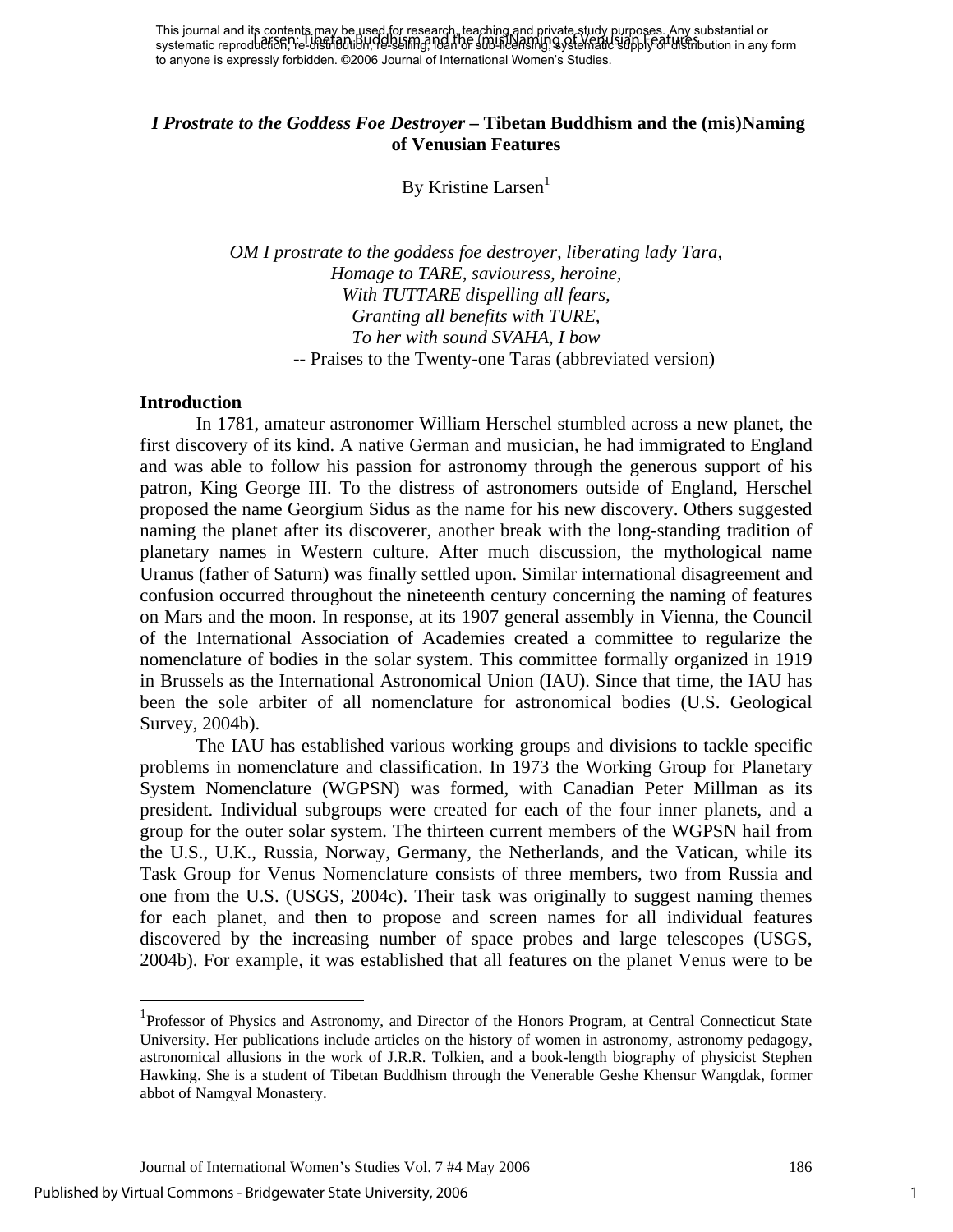named for women. Specifically, "craters and volcanic calderas (paterae) are named for women of history; craters less than 20 km in diameter are given female first names from various world cultures. Other types of features are named for mythological women" with rules created for each subclass of features (USGS, 2003).

Names are suggested to the IAU from various sources, and are scrutinized for adherence to their published criteria before being officially accepted. Among the rules are the following:

> 1. Nomenclature is a tool and the first consideration should be to make it simple, clear, and unambiguous….

> 7. Solar system nomenclature should be international in its choice of names…. The WGPSN strongly supports equitable selection of names from ethnic groups/countries on each map; however, a higher percentage of names from the country planning a landing is allowed on landing site maps.

> 8. No names having political, military or religious significance may be used, except for names of political figures prior to the 19th century. (USGS, 2005a)

Despite the multicultural intent of the IAU's charge, the serious lack of Eastern representation in the membership of this supposedly international organization has serious repercussions for the naming of Venusian surface features. As this paper will demonstrate, the criteria used in naming eight Venusian features after "Tibetan Buddhist goddesses" is inconsistent and ambiguous at best, and clearly erroneous at worst. The attempt to pigeonhole Tibetan Buddhist iconographic representations of the feminine principle into a Western model fails because of what is posited to be a serious lack of understanding by the WGPSN of Tibetan Buddhist culture and beliefs. It will therefore be argued that the IAU must reconsider the membership of its Nomenclature groups and include representatives from Eastern traditions in order to prevent such problems in the future.

## **Brief Overview of Venusian Geology**

The surface of Venus has been largely shaped by various types of volcanic activity, some having direct counterparts on Earth, others seemingly unique to our neighboring world. In addition, tectonic deformation (compression and extension of the surface) has occurred, but there is no evidence for widespread plate tectonics as found on Earth (Basilevsky and Head, 2003). The surface is generally divided into several major types of features, with the most dominant being volcanic plains (*planitia*) which cover approximately 80% of the surface. A number of upland plateaus or *highlands* ("continents") are composed of severely deformed terrain called *tesserae*. Finally, there are volcanic rises associated with unusual volcanic features dubbed *coronae* (Hansen, Willis, and Banerdt, 1997). In general, the geological record of the Venusian surface seems to span several hundred million years, with the following reconstructed ordering of events: formation of tesserae; emplacement of lowland plains; volcanic features such as coronae and tectonic features such as ridge and fracture belts; wind flow features (Tanaka et al., 1997). The individual types of Venusian features of interest to this paper are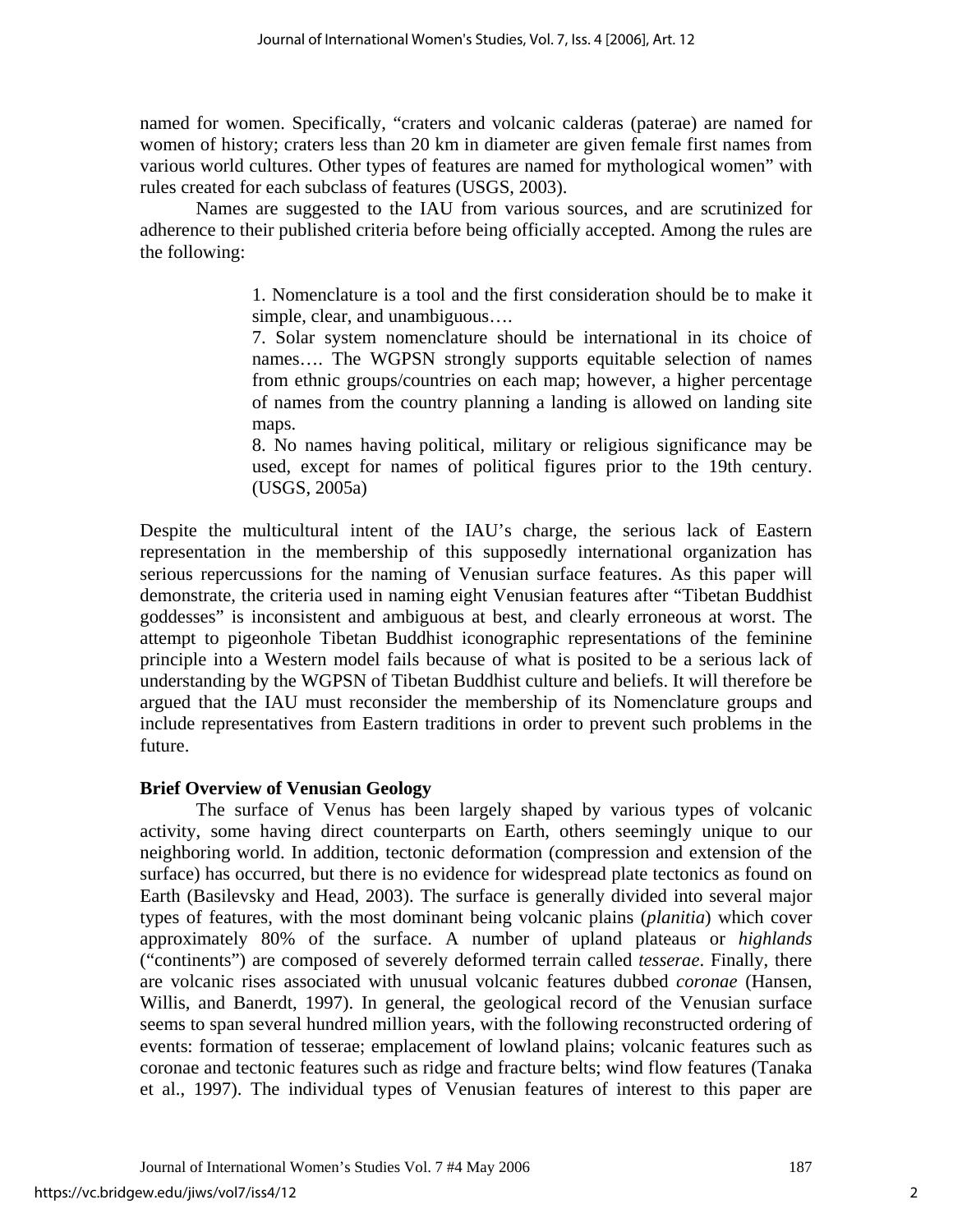*tesserae* (Lhamo Tessera), *coronae* (Vasudhara Corona and Rabzhima Corona), *mons* (Toma Mons and Kurukulla Mons), *tholi* (Drölma Tholus), *dorsae* (Odzerchen Dorsa), and *fossae* (Namjyalma Fossae).

Tesserae (Latin for mosaic tile) were originally called parquet terrain, and are a unique form of Venusian tectonic terrain (Cattermole, 1994). Mainly found in the highland regions, this terrain, also called complex ridged terrain (CRT), is made of intersecting ridges and troughs spaced about 10-20 km apart (Consolmagno and Schaefer, 1994). Additional sections of tesserae are found as "islands" in the volcanic plains and associated with volcanic features. In accordance with IAU conventions, Venusian tesserae are named after goddesses of fate or fortune (Tanaka et al., 1997).

Another type of geologic terrain seemingly unique to Venus is the coronae (Latin for crown). Over 500 of these circular or nearly circular volcanic features have been located. They range in size from 60 to over 2500 km, and are found "at volcanic rises (rise coronae); along chasmata (chasmata coronae); and as relatively isolated features in the plains (isolated coronae)" (Stofan et al., 1997, p. 942). Although some questions remain concerning their formation and evolution, they are generally considered to be the result of rising plumes of magma (diapirs) which reach the surface, push the crust upward, and then collapse (like a badly cooked soufflé) after the diapir cools (Basilevsky and Head, 2003). Venusian coronae are named after fertility and earth goddesses (Tanaka et al., 1997).

Volcanoes of various sizes dot the Venusian landscape. The largest (over 100 km across) are generally dubbed mons (Latin for mountain). Venusian mons are named after miscellaneous goddesses. Intermediate sized volcanoes (20-100 km) display a variety of morphologies. A domical volcano is termed a tholus, while a pancake-like structure is called a farrum. Tholus is the Latin term for a round building with a conical roof. Venusian tholi are named after miscellaneous goddesses. Other features of interest for this paper are ridges known as dorsae (named after sky goddesses) and fossae, which are grabens (long, narrow depressions). Dorsum is Latin for back, while fossa is Latin for trench. Venusian fossae are given the names of goddesses of war (Tanaka et al., 1997).

#### **Introduction to the Role of the Feminine in Tibetan Buddhism**

Tibetan Buddhism is largely misunderstood by those in the Western world. Also called Tantrayana or Vajrayana, it falls within the Mahayana vehicle of Buddhism. In addition to taking the vow of refuge (reliance on the "three jewels" of the Buddha, the teachings or dharma, and religious community or sangha), Tibetan Buddhists also take the bodhisattva vow, where the individual affirms that they desire to seek enlightenment for the sake of aiding all sentient beings. A bodhisattva is an enlightened being who has generated the loving compassion for all sentient beings (called bodhicitta) and seeks to free all such beings from samsara - the cycle of continual rebirth (or reincarnation) (Paul, 1985; Powers, 1995). A buddha has achieved bodhicitta as well, but has also achieved omniscience and "has actualized the three bodies: complete enjoyment body, truth body, and emanation bodies" (Powers, 1995, p. 450).

Tantra, the cornerstone of Tibetan Buddhism, is shrouded in mystery and hyperbole. In Western popular culture those people who have even heard of it usually connect it with unusual sexual practices touted by the rock star Sting and others (Potter, 1998). In actuality, tantra refers to the meditative practice of deity yoga, where the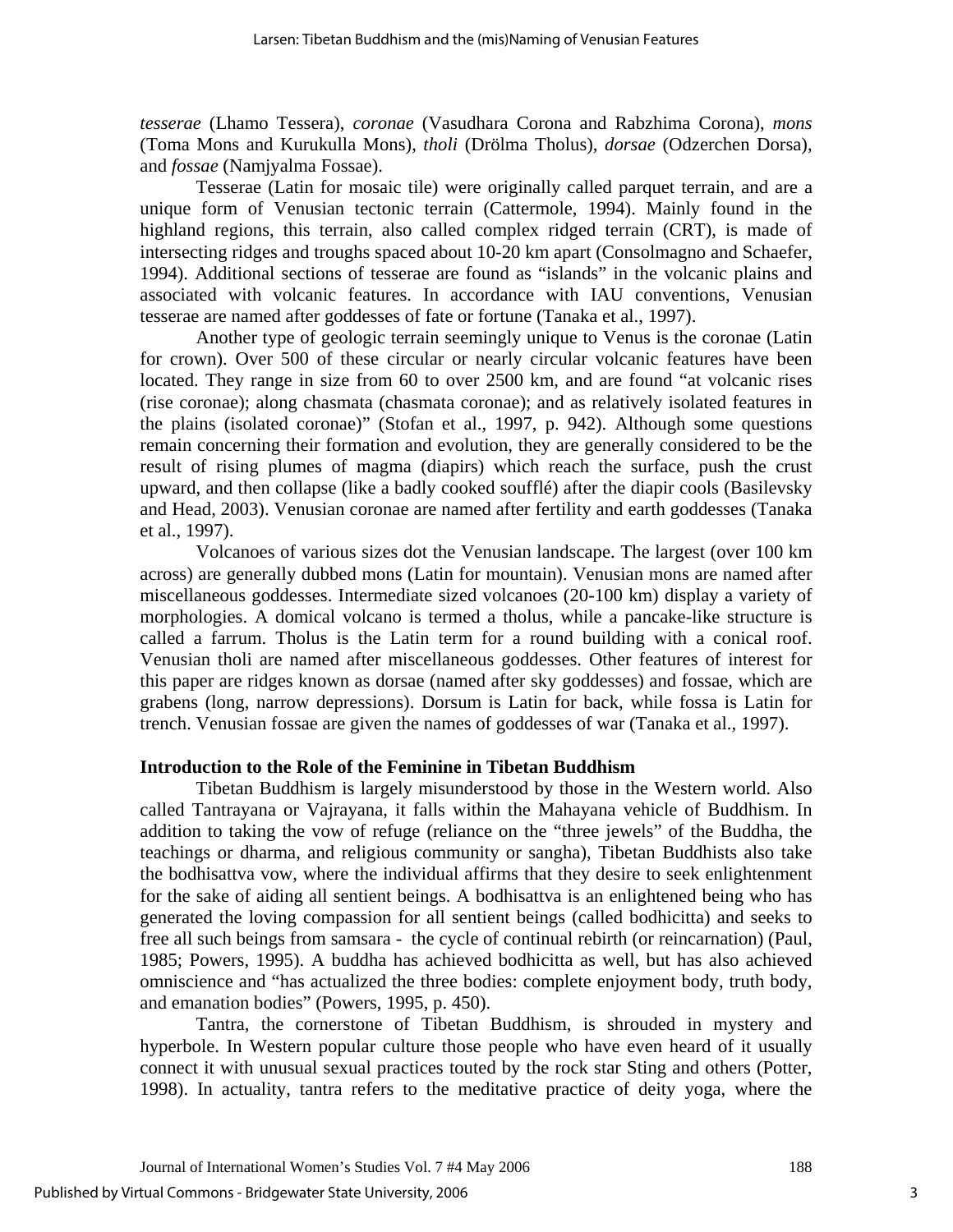practitioner visualizes oneself as a special being of certain characteristics (*selfgeneration*). Rather than feed the ego, the goal is to realize that all things are empty of inherent existence, including oneself and all deities and buddhas, and in such a way transform one's mind and reach enlightenment (Novick, 1999; Powers, 1995). It should be noted that the concept of "emptiness" in Buddhism does not mean nihilism, but rather that although all things and persons have conventional existence, they do not exist as absolutes – they arise only in dependence on their causes and conditions (so-called *dependent origination*). For example, a chair does not exist without the wood, the carpenter, the nails, and even the sunshine and water which nourished the tree from which the wood came. It cannot exist without its legs, back, and seat, but it is not a leg, a back, or a seat.

A meditational deity visualized by a practitioner is referred to as a *yidam*. The practitioner may select the deity based on the various characteristics it embodies (such as Manjushri, the bodhisattva of wisdom, or the Medicine Buddha) or a dharma teacher (lama) may choose the appropriate deity for their student based on their personality or psychological needs (Novick, 1999; Powers, 1995). It should be noted that the terms "deity" and "goddess" in Tibetan Buddhism are quite different from their colloquial usage. They are not worshipped in the usual sense, but are aids which enable the practitioner to transform their mind through meditative practices. Besides buddhas and bodhisattvas, there are historical figures who were great teachers and founders of philosophical schools and lineages, such as Padmasambhava, and curious wrathful deities, whose function is the use of normally negative emotions, such as anger, to remove psychological obstacles from the path of the practitioner.

Feminine deities are found among all the preceding categories, but in addition there are *dakinis*, wisdom beings who transmit secret knowledge "through dreams and visions, and as sexual partners..." (Young, 2004, p. 224). In Tibetan Buddhism, the feminine aspect symbolizes wisdom, while the masculine aspect symbolizes method. Enlightenment can only be achieved through the union of wisdom with method (the realization of emptiness and the achievement of bodhicitta). This is widely symbolized in the artistic representation of the *yab-yum* – a heterosexual pair of deities coupled in sexual union. Given the complexity of the concept of the "goddess" in Tibetan Buddhism, and the lack of Eastern representation in the IAU's Venus nomenclature group, it is not surprising that the attempt of the IAU to pigeonhole this culture's concept of the divine feminine principle into a Western model fails, leading to the exact opposite of their goal – a "simple, clear, and unambiguous" (and non-political) nomenclature. In the succeeding sections of this paper, eight Venusian features named after Tibetan "goddesses" will be discussed.

## **Venus and Tara—An Embarrassment of Riches**

On the edge of Bereghinya Planitia lies a 40 km wide volcano named Drölma Tholus. According to the IAU gazetteer for Venus, the feature is named after the "Tibetan goddess of compassion" (USGS, 2004d) and the name was taken from Ann and Imel's Goddesses in World Mythology (1993, p. 228). That work refers to her as Dolma, and surprisingly list her main attributes as "Love and sexuality; Goodness". Drölma, more commonly called by her Sanskrit name Tara, is one of favorite buddhas in Tibetan Buddhism. She is said to have been born from the tears of Chenrezig, the bodhisattva of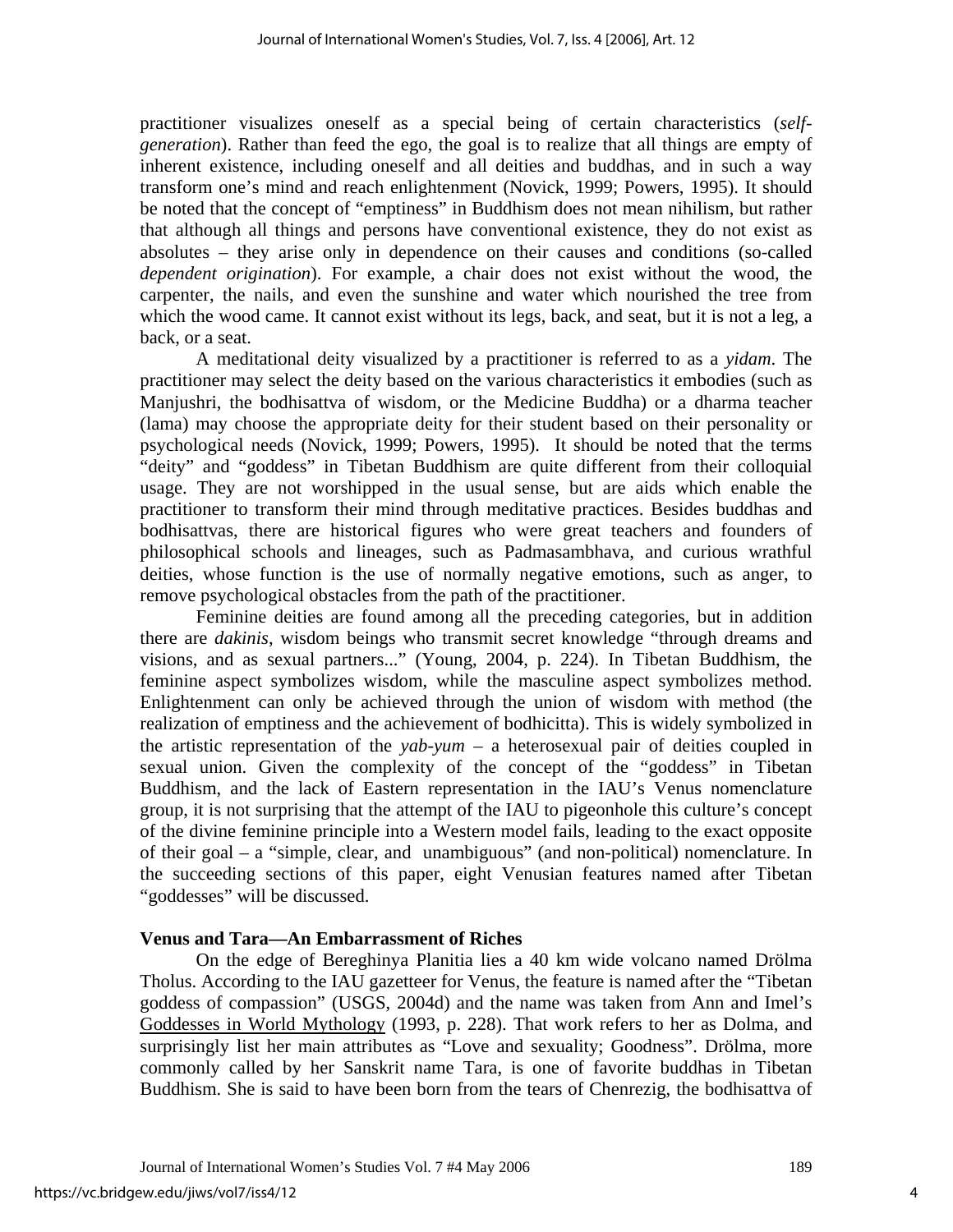compassion. According to folklore, the Tibetan people are the descendents of a monkey and the abominable snow lady, the former an emanation of Chenrezig and the latter an emanation of Tara (Mullin, 2001). Tara is seen as the embodiment of the compassion and wisdom of all the Buddhas, and is often called the "mother of the Buddhas" (Novick, 1999, p. 20).

The main form of Tara is called Green Tara. She is depicted as a green-skinned sixteen-year-old girl with one face and two arms. Her right leg is tucked in, as if sitting in the lotus position, with the right foot extended as if ready to spring into action (to help sentient beings). There is also White Tara, who is considered one of the long-life deities (associated with the Buddha Amitayus). She is depicted as a more voluptuous woman with seven eyes (two normal eyes plus one each on her forehead, hands, and feet) and sits in the usual lotus position. The main text for a Tara-based practice is the "Praises to the Twenty-One Taras" (Foundation for the Preservation of the Mahayana Tradition, nd.), which includes stanzas of praise for twenty-one different manifestations of Green Tara. Each emanation varies in characteristics such as color, hand gestures (mudras), and attributes of action (how they may benefit sentient beings) (Knapp, 1998). The names of the Taras vary slightly from tradition to tradition (among different lineages or schools). Ironically, five of the seven remaining Tibetan "goddesses" after whom Venusian features are named appear on the list of the twenty-one Taras. Therefore, six of the eight features are actually named after the same goddess, certainly violating the IAU mandate that nomenclature be "unambiguous." As Geshe Khensur Wangdak, the former abbot of the Dalai Lama's monastery, succinctly explains, "All Taras are Drölma" (Wangdak, 2005).

One of these features is Namjyalma fossae, a 560 km-long graben on the edge of Tinatin Planitia. By convention, fossae are named for goddesses of war. The feature is named after the "Tibetan victorious mother." The name was suggested by a private letter from Lisa Leghorn of the Rigdzin Ling Buddhist Center in Junction City, California (USGS, 2004d). The preferred spelling of the name in the literature appears to be Namgyalma, although transliteration from Tibetan to English has been a perennial problem. She, like White Tara, is a long-life deity associated with Amitayus, and has a white body, three faces (red, yellow, and blue) and eight arms. Her mantra is called "The Mother of the Supreme Crown Pinnacle, Victorious in all Aspects, Completely Purifying all the Bad Migrators," and her practice is said to remove obscurations and prevent lower rebirths (such as in the animal realm) (Zopa, 1988). It is said that when a person dies, if one recites the Namgyalma mantra twenty-one times and then blows on water, sesame seeds, powder, or perfume which is then sprinkled over the deceased, it will help prevent low rebirths (Zopa, nd.).

Therefore we see that classifying Namgyalma as a "goddess of war" is inaccurate. Her victory is not over a military enemy, but over obscurations of the mind. It is unknown whether the original letter suggested just the name, or the name as well as the categorization; in other words, was the nominator trying to shoehorn the deity into the IAU's Western taxonomy, or did that occur at the level of the Venus Nomenclature group itself? In either case, it was the responsibility of the IAU to research the appropriateness of the name/category. It is clearly posted that "Names proposed for Venusian features must be selected from the proper category; otherwise, they are likely to be rejected"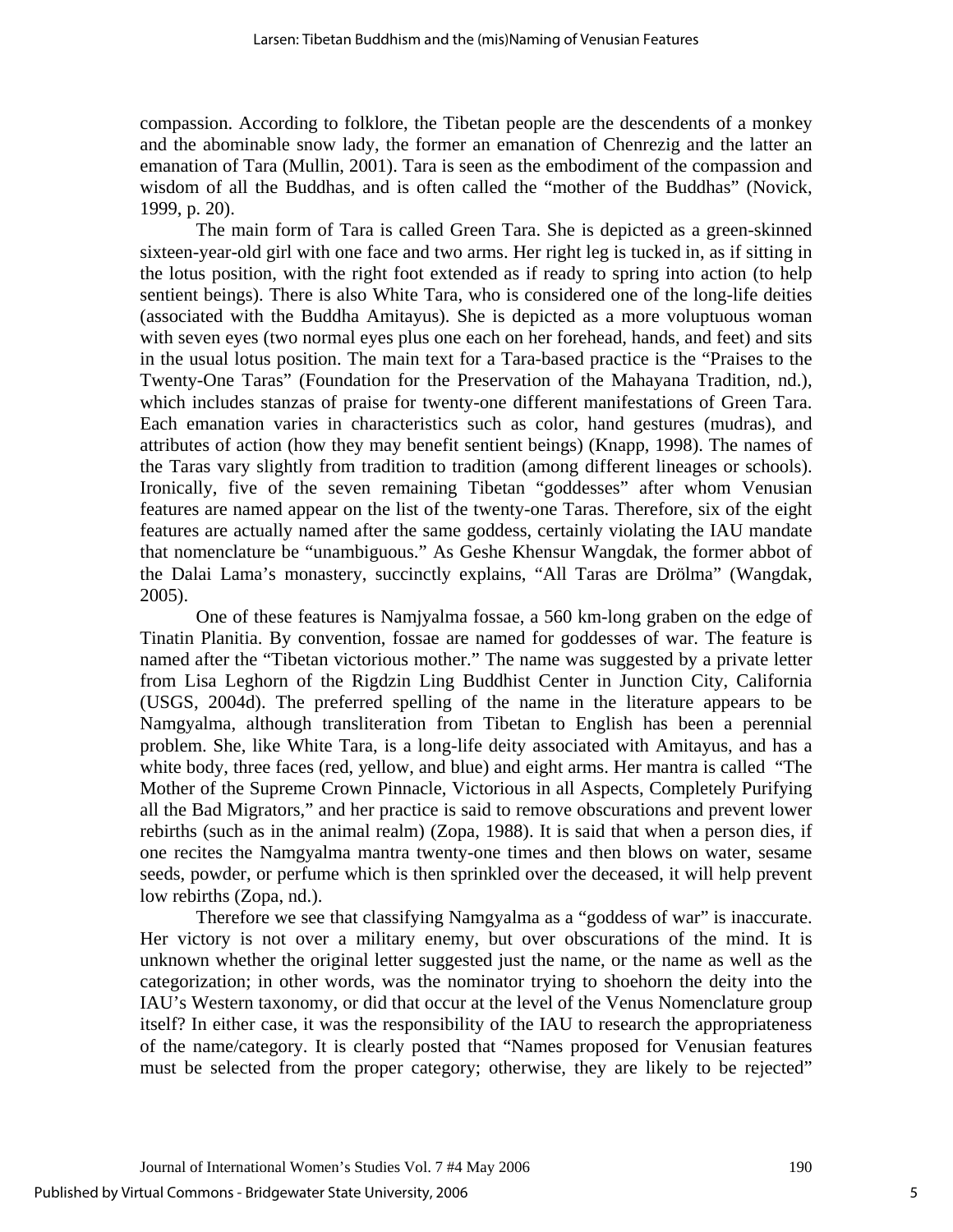(USGS, 2003). If the name Namjyalma were to be used at all, it would be best suited under the "miscellaneous" category.

Kurukulla Mons is a 59 km-wide volcano on the border of the Tilli-Hanum and Lowana Planitia. The feature is supposedly named after the Tibetan "goddess of wealth", although Kurukulla is a Sanskrit name, and was taken from a Soviet encyclopedia (USGS, 2005b). Two works from 1962 (Getty; Jobes) call her Red Tara and agree with the appellation "goddess of wealth." However, more specifically Buddhist works discuss her in a completely different light. For example, the "Praises to the Twenty-One Taras" (FPMT, nd., p. 7) give her verse as follows:

> Homage to you, Tara, who with the letters TUTTARA and HUM Fill the (realms of) desire, direction, and space, Whose feet trample on the seven worlds And who are able to draw all beings to you.

This semi-wrathful form of Tara is more correctly a power deity, and her four hands are equipped with various tools:

> She draws a flower-bedecked bow set with an arrow [of flowers]…. She shoots her victims with the arrow in order to infect them with passion, thereby subduing discursive thought; with the hook in her lower right hand she draws the practitioner close; the lasso in her lower left hand trusses the practitioner's passion, transforming it into wisdom. She dances on the corpse of the self, signifying her selfless activity. (Simmer-Brown, 2002, p. 146)

This description certainly better fits the actual Buddhist meaning as signified by her verse of homage. Her actual Tibetan name (rarely used) is Rigjyedma, "she who is the cause of knowledge" (Reynolds, 2005). The connection with wealth cited in the IAU nomenclature appears to originate with "ritual practices of lower magic to accomplish specific goals" included in a text called the Arya Tara Kurukulla Kalpa. Among these is "amulets for enchanting and bringing others under one's power… methods for a dissatisfied wife to subjugate her husband… spells for acquiring wealth and gaining power… [and] divinations to find a treasure..." (Ibid.). However, these attributes seem to be minor compared to her main (albeit complex) meaning, and further demonstrate the inadequacies of the IAU nomenclature system when applied to Tibetan Buddhism.

 Rabzhima Corona is a 100 km-wide corona on the edge of Tinatin Planitia. It is named after the Tibetan "great mother goddess" (USGS, 2004d) and the name was suggested in the same letter that provided Namjyalma (Namgyalma). The "Praises to the Twenty-One Taras" (FPMT, nd., p. 9) gives her verse as follows:

> Homage to you, Tara, O happy, virtuous, and peaceful one, The very object of practice, passed beyond sorrow. You are perfectly endowed with SOHA and OM, Overcoming completely all the great evils.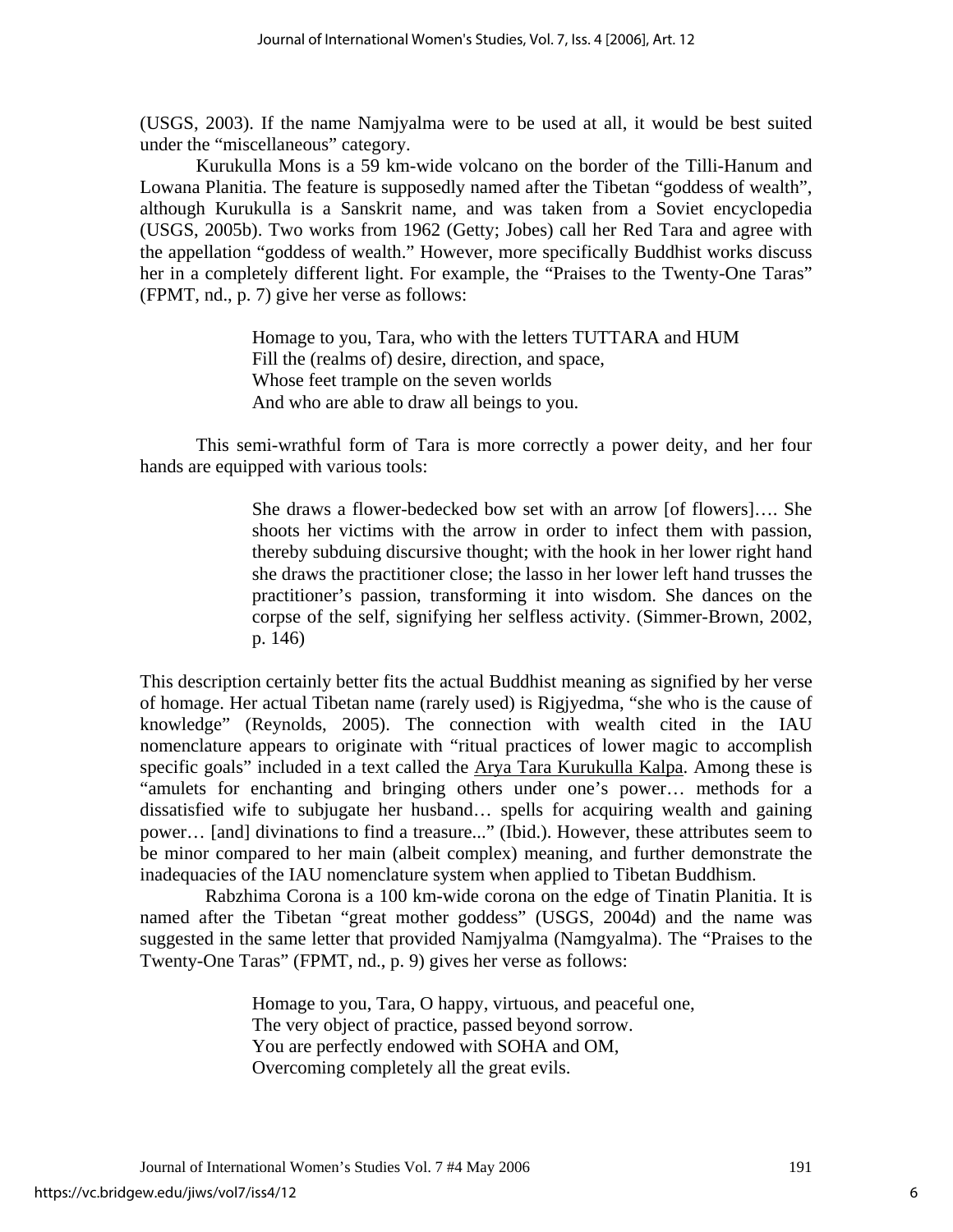She appears as a peaceful, white form of Tara, and her practice is said to "purify obstacles resulting from our negative actions and past karmas" (Sherab, nd.). According to the IAU convention, Venusian coronae are named after fertility and earth goddesses. It is difficult to see how Rabzhima qualifies as a "great mother goddess" unless this refers to her being a manifestation of Tara. If this is the case, then the IAU has defied its own edict for names to be "unambiguous", as they have openly utilized the name of the "main" Tara, or Drölma, for another feature.

Odzerchen Dorsa is a 300 km-long ridge found on the Alma-Merghen Planitia. It is named for the Tibetan "goddess of boundless light" (USGS, 2004d). The name was suggested in the Namjyalma/Rabzhima letter. Not only are there several variations of this name in the literature (such as Ozer Chenma), but this deity is also known as Marici (alternately Marichi or Maritse). Her orange color represents the light of dawn. She is most commonly depicted with three faces, two human and one of a sow, and "drives a cart pulled by seven swine." It has been suggested that this is meant as a representation of the Big Dipper ("Female Deities", nd.). According to the IAU rules, dorsae are to be named for sky goddesses. While one can argue that a deity representing dawn can be counted among sky goddesses, this does not negate the fact that, as another emanation of Tara, this name is hardly "unambiguous".

Vasudhara Corona is a 160 km-wide corona in the Bereghinya Planitia quadrangle. Its name, a "Buddhist female Bodhisattva of abundance," (USGS, 2004d) was taken from Jobes' *Dictionary of Mythology, Folklore and Symbols* (1962). The Jobes entry does indeed refer to her in this precise way. However, as with the deities previously explored, her true meaning is far more complex. Different sources describe her in various terms:

"The goddess of wealth" (Young, 2004, plate 9);

"Buddhist goddess of wealth, good fortune and abundance" (Smithsonian Institution, 1999);

"dispenser of material and spiritual wealth" (Dharmapala Thangka Centre, nd.);

"Buddhist goddess of riches, in origin, perhaps, an earth-goddess" (Lurker, 1987, p. 367);

"Tara Who Bestow[s] Prosperity." ("Vasudhara", nd.)

In the "Praises to the Twenty-One Taras" (FPMTnd., p. 9), she has the power of "Rescuing the impoverished." Her Tibetan name is actually Norgyunma. She appears with varying numbers of arms, but in her six-armed form she holds a treasure vase, ears of corn, book of wisdom (the Prajnaparamita Sutra), and three wish-fulfilling jewels (Exotic India Art, nd.). Once source calls Vasudhara "one of the most popular household deities in Nepal. Devotees appeal to her for earthly riches and for fertility of the field and womb" (Smithsonian Institution, nd.). This last citation would fit the IAU convention that Venusian coronae be named after fertility and earth goddesses. However, in a broader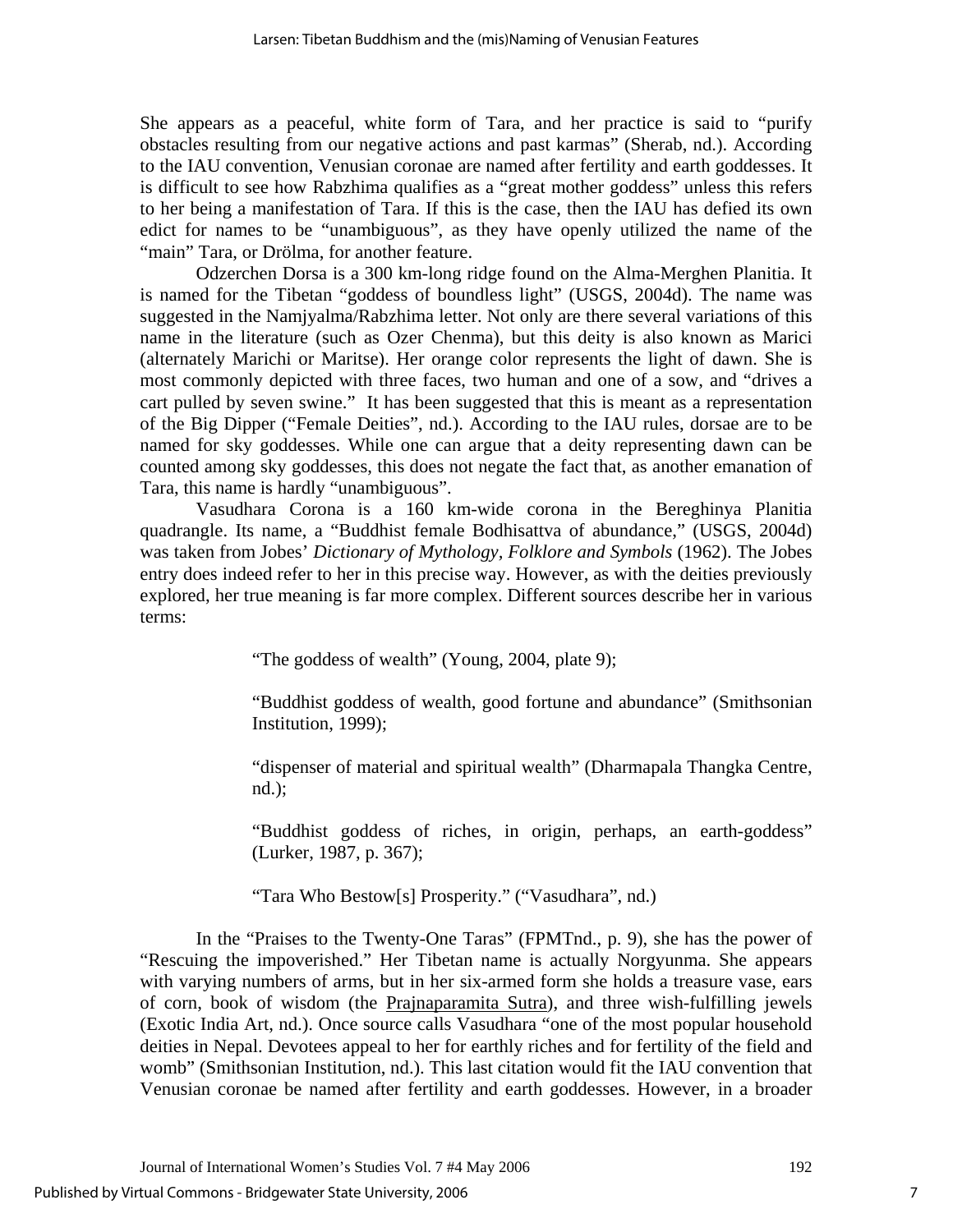Buddhist context, Vasudhara represents far more than riches from the Earth or fertility. From her iconography, it is clear that she is truly armed so as to nourish practitioners in a material *and* spiritual manner. Therefore a much better categorization for her would have been "miscellaneous goddesses," although as an emanation of Tara, including her already violates the edict against ambiguity.

In this section, we have considered the cases of six features of Venus named after what are assumed to be separate Tibetan Buddhist "goddesses." It has been shown that they are, in fact, all emanations of the same goddess, namely Tara (Drölma). This violates the IAU's mandate that names be "unambiguous." At the same time, it has been demonstrated that other ambiguities and irregularities exist in the naming of these features. In the following section, the remaining two features and their respective deities will be considered.

#### **Toma and Lhamo—More Misconceptions**

Toma Mons is an 80 km-wide volcanic mountain in the Taussig Quadrangle of Venus. Her name is given as meaning "Tibetan goddess of intelligence and creativity" (USGS, 2004d) and its source is given as Ann and Imel (1993). She is an aspect of Vajrayogini (Dorje Naljoma), a dancing, wrathful, red-colored deity called the "queen of all dakinis" (Simmer-Brown, 2002, p. 137). As a dakini, she is, by definition, a wisdom being. But is wisdom synonymous with "intelligence and creativity"? By relying solely on the interpretation of Ann and Imel, the IAU has misrepresented Toma. For example, Ann and Imel (1993, p. 239) qualify their own identification by saying "she seems to be associated with the intellect." An identification far truer to Buddhism is found in Simmer-Brown (2002, p.142):

> Since she dwells on the charnel ground of egocentrism, she stands on the chest and lower face of a decaying corpse. As a wisdom dakini, Vajrayogini carries a hooked knife (katari, triguk) known as the hook of mercy, the weapon of nonthought that cuts the deceptions of selfcherishing. Nonthought (togme) is the most basic expression of Vajrayogini, for her mind is completely free from subconscious chatter and from the habitual patterns that give rise to obsessive thought patterns.

In another passage, Simmer-Brown (2002, p. 68) calls her "the personification of wisdom-mind itself." Toma is therefore a representation of the mind that realizes freedom from the obscurations caused by cherishing one's self, rejecting the ego through trampling it beneath her feet. Therefore, the categorization of Toma as a "miscellaneous goddess" is accurate, but her labeling as a goddess of "intelligence and creativity" is not.

Lhamo Tessera is a region of complex ridged terrain (CRT) approximately 800 km in size. It is found in the Lada Terra Quadrangle of Venus. The name appeared on a list provided to the IAU by George Burba of the Vernadsky Institute of Moscow (USGS, 2005b) and is said to mean "Tibetan time and fate goddess" (USGS, 2004d). As tesserae are to be named after goddesses of fate or fortune, this designation appears correct at first glance. However, upon closer reflection, there are a great many things wrong with this nomenclature. Firstly, the term "lhamo" means "goddess" – by itself it is not the name of an actual female deity. The deity intended here is Palden Lhamo, a wrathful form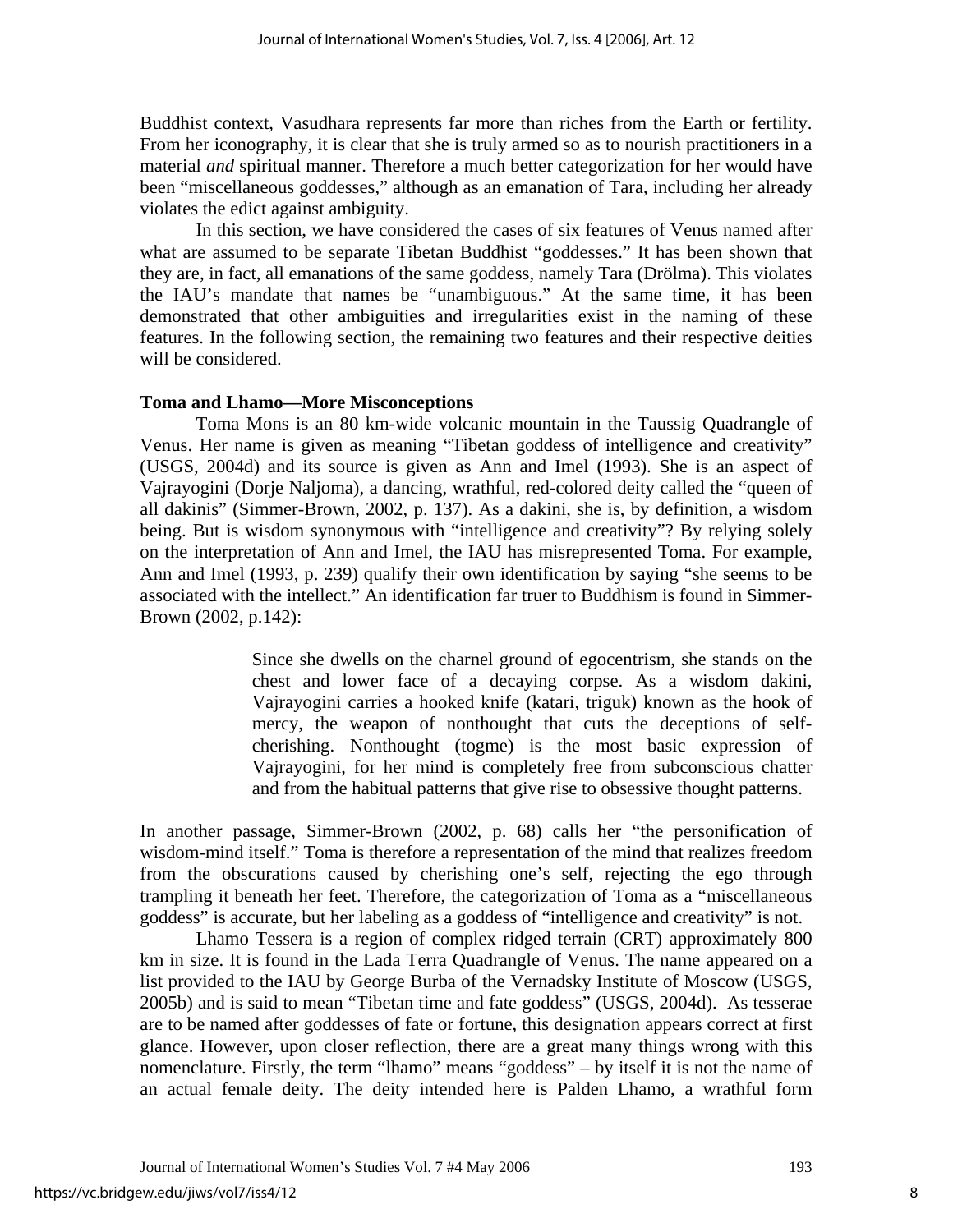"regarded as a protective deity who lends her aid to those who earnestly and devoutly seek it" (Lurker, 1987, p. 206). She is depicted as riding on a mule, who also bears the body or skin of the deity's dead son. According to one legend, she killed her child after her husband, a king, refused to abandon warfare. She wished for him to experience the pain his actions had caused others.

Palden Lhamo is the only female member of the Dharmapalas, the eight dharma protectors. As such, she is sometimes called "Victorious Goddess-Defender of the Mahayana" ("Palden Lhamo", nd.). Wearing a garland of severed heads, she bears various weapons and gifts, such as a hammer, lion, and serpent, which she received from other deities. Hevajra "gave her dice to determine the men's lives" (Ibid.). Another connection to fate is her identification as the goddess of Tibet's Oracle Lake (Lhamo Latso). All incarnations of the Dalai Lamas after the second were "traced by relying on signs from the Oracle Lake" (Mullin, 2001, p. 94).

This connection between Palden Lhamo and the institution of the Dalai Lamas is very important. Tradition has it that the first Dalai Lama, Gendun Drubpa, was led to the site where he founded the Tashi Lhunpo monastery through visions of Palden Lhamo (Mullin, 2001). According to the fifth Dalai Lama,

> All the Dalai Lama incarnations relied upon Palden Lhamo, the Oracle Goddess, for their inspiration during times of doubt. Also from my side Palden Lhamo has been one of my main guardian angels throughout my life. Therefore, whenever you have doubts on what course to follow, perform a ball divination in front of an image of Palden Lhamo. (Mullin, 2001, p. 241)

Not only is she considered a main protector of the Dalai Lamas, but she and the male deity Nechung (associated with the Nechung Oracle) are freely termed Tibet's two protectors (Office of Tibet, 1996). Including her within the Venusian nomenclature clearly violates the IAU's own rule that "no names having political, military or religious significance may be used, except for names of political figures prior to the 19th century" (USGS, 2005a). Given the ongoing occupation of Tibet by China, Palden Lhamo certainly carries political and religious significance.

In summary,

- 1. There is no such goddess as "Lhamo" ; therefore the name is ambiguous and violates IAU rules;
- 2. Palden Lhamo's main role is as a protector of the dharma, not a "time and fate goddess";
- 3. Palden Lhamo is a political and religious feature of national importance to Tibet and therefore violates IAU rules.

Therefore the name should not, at the very least, have been used to describe a tessera feature, and most probably should not have been used for any feature on Venus.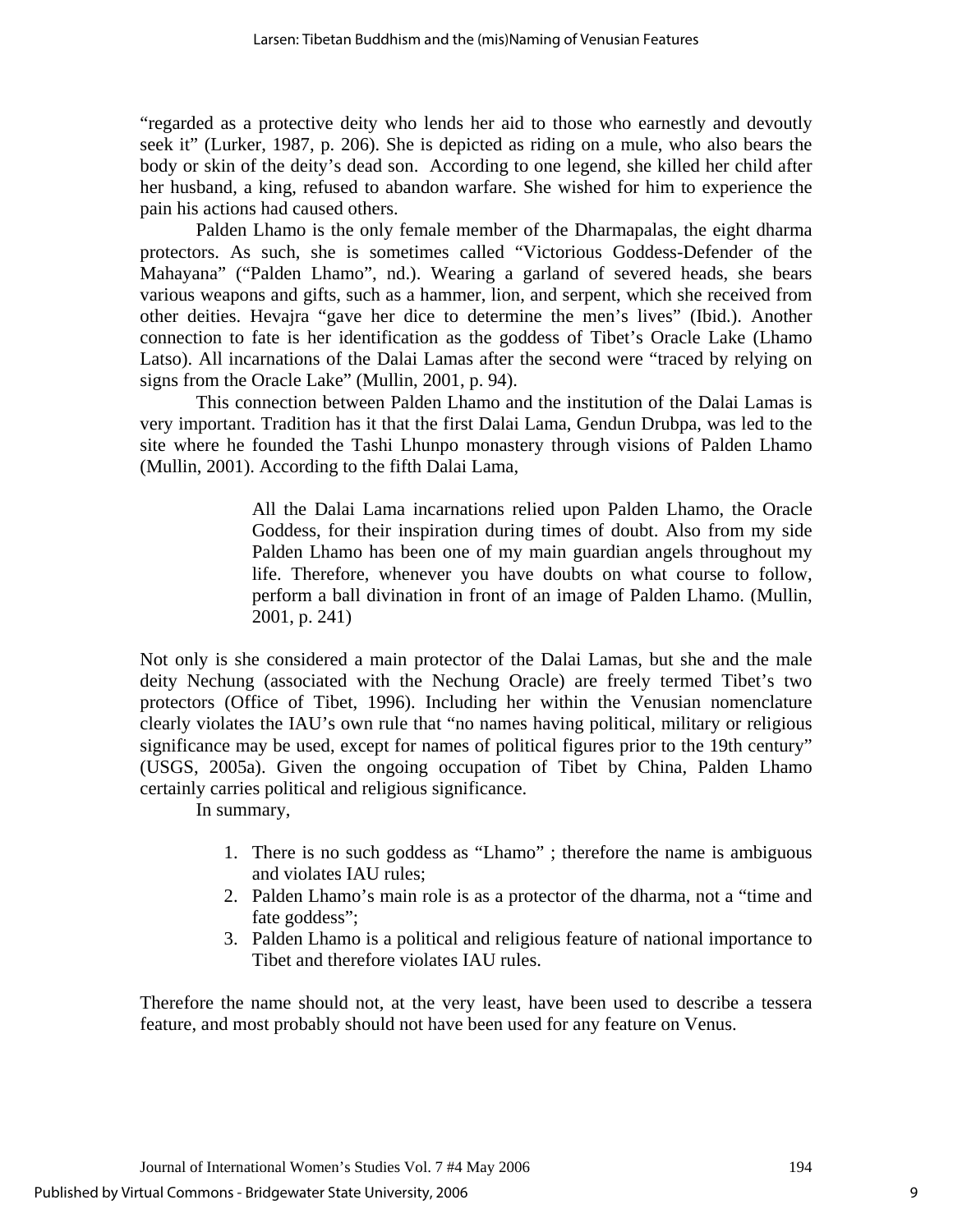## **Conclusion**

 The International Astronomical Union has established strict guidelines for the naming of features on individual planets, including Venus. Names can be suggested from any source and by any person, but the final responsibility for seeing that the names correctly follow the nomenclature guidelines falls to the three members of the Task Group for Venus Nomenclature. These three individuals (two from Russia and one from the U.S.) seem to have failed to adhere to these guidelines in the cases of eight features named for "Tibetan Buddhist goddesses." Reasons for this failure include (but are not limited to)

- 1) Reliance on secondary or tertiary sources for verification of names (such as encyclopedias);
- 2) A lack of inherent understanding of Tibetan Buddhism in general, and the role of the feminine deity in that religion in particular;
- 3) An attempt to pigeonhole Tibetan Buddhist iconography into a Western pantheon (similar to the Greek or Roman gods).

The result is that six of the features are essentially named for the same deity (just different manifestations), while another should have been disqualified on political/religious grounds, and several of the eight names have been connected to the incorrect type of features (i.e. should have been listed under "miscellaneous goddesses"). This is a clear signal that the IAU needs to actively recruit members from Eastern traditions, especially for its Nomenclature groups, if it hopes to achieve its goal of an "unambiguous" and "equitable selection of names from ethnic groups/countries."

## **References**

- Ann, Martha and Dorothy Myers Imel. *Goddesses in World Mythology*. Santa Barbara, CA: ABC-Clio, 1993.
- Basilevsky, Alexander T. and James W. Head. "The Surface of Venus." Reports on Progress in Physics 66 (2003): 1699-1734.

Cattermole, Peter. Venus: the Geological Story. Baltimore, MD: Johns Hopkins Univeristy Press. 1994.

Consolmagno, Guy J. and Martha W. Schaefer. *Worlds Apart: a Textbook in Planetary Sciences.* Englewood Cliffs, NJ: Prentice Hall, 1994.

Dharmapala Thangka Center. "Vasudhara." nd. 15 Oct. 2005.

<[http://www2.bremen.de/info/nepal/objects/wood/Basundhara.htm>](http://www2.bremen.de/info/nepal/objects/wood/Basundhara.htm).

Exotic India Art. "Vasudhara: the Goddess of Wealth." nd. 25 Oct. 2005.

 <<http://www.exoticindiaart.com/showdetails.php3?prodid=TH02&table=paintings>  $\mathcal{L}$ 

"Female Deities." nd. 22 Oct. 2005. [<http://www.khandro.net/deities\\_female.htm>](http://www.khandro.net/deities_female.htm).

Foundation for the Preservation of the Mahayana Tradition. "Praises to the Twenty-One Taras." nd. 20 Oct. 2005. [<http://www.fpmt.org/prayers/21tarasltrrdr.pdf>](http://www.fpmt.org/prayers/21tarasltrrdr.pdf).

Getty, Alice. *The Gods of Northern Buddhism*. Rutland, VT: Charles E. Tuttle Co., 1962.

Hansen, Vicki L. , James J. Willis and W. Bruce Banerdt "Tectonic Overview and Synthesis." *Venus II: Geology, Geophysics, Atmosphere, and Solar Wind*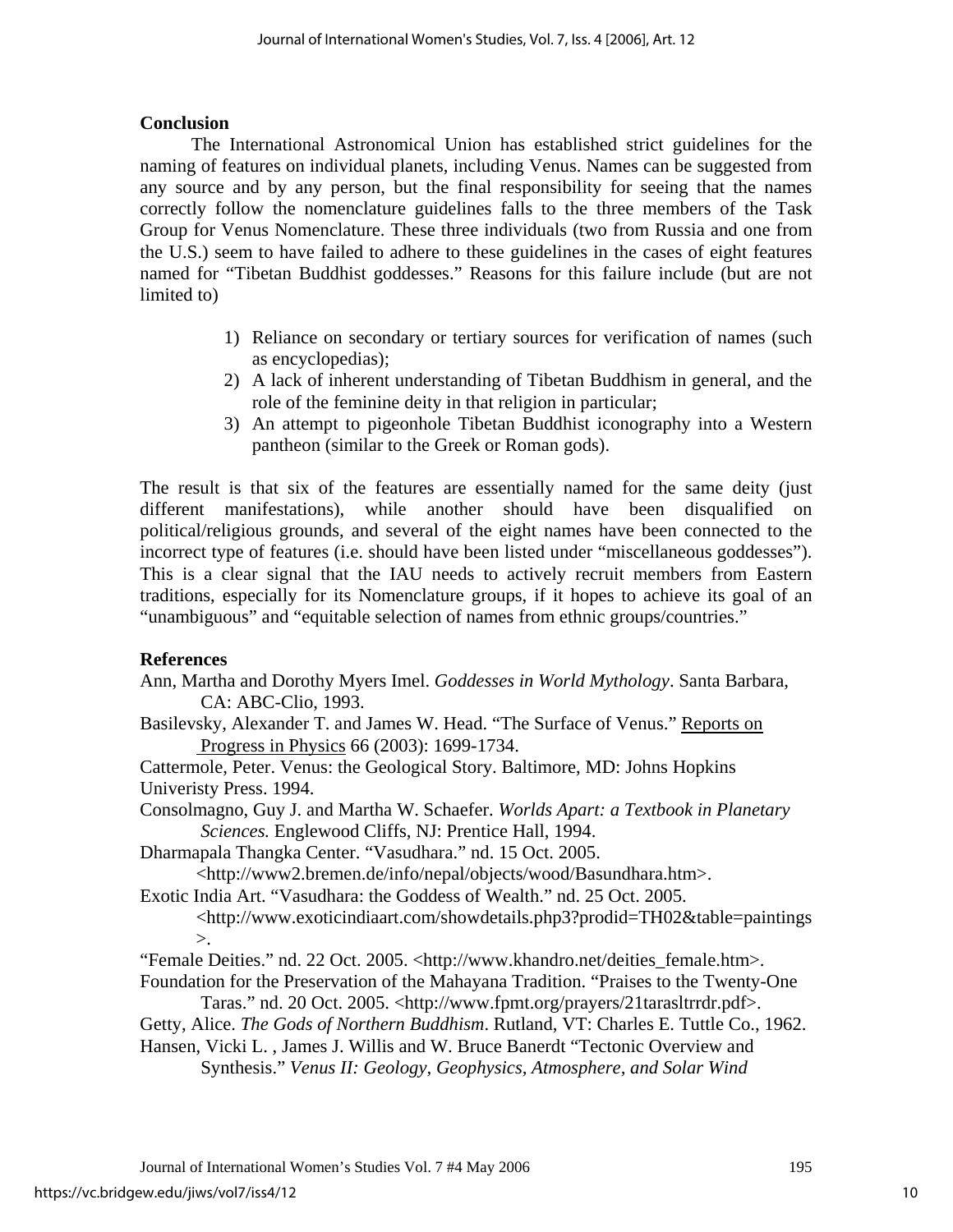*Environment*. Ed. S.W. Bougher, D.M. Hunten, and R.J. Phillips. Tucson, AZ: University of Arizona Press, 1997. 797-844.

- Jobes, Gertrude*. Dictionary of Mythology, Folklore and Symbols, Part 2*. New York: Scarecrow Press, 1962.
- Knapp, Bettina. *Women, Myth, and the Feminine*. Albany, NY: SUNY Press, 1998.
- Lurker, Manfred. *Dictionary of Gods, Goddesses, Devils and Demons*. London: Routledge and Kegan Paul, 1987.
- Mullin, Glenn. *The Fourteen Dalai Lamas*. Sante Fe, NM: Clear Light Publishers, 2001.
- Novick, Rebecca McClen. *Fundamental of Tibetan Buddhism*. Freedom, CA: The Crossing Press, 1999.
- Office of Tibet. "Points of the Kashag's Statement Concerning Dolgyal." *The Government of Tibet in Exile. 1991. 25 Oct. 2005* 
	- <<http://www.tibet.com/dholgyal/dholgyal2.html>>.
- "Palden Lhamo." nd. 25 Oct. 2005.
	- <[http://www.khandro.net/deities\\_female\\_PaldenLhamo.htm>](http://www.khandro.net/deities_female_PaldenLhamo.htm).
- Paul, Diana Y. *Women in Buddhism*. Berkeley: University of California Press, 1985.
- Potter, Alice. "Tantric Sex: Truly, Slowly, Deeply." *The Boston Phoenix*. 15 Jan. 1998. 22 Oct. 2005 [<http://www.bostonphoenix.com/archive/features/98/01/15/](http://www.bostonphoenix.com/archive/features/98/01/15/) TANTRIC\_SEX.html>
- Powers, John. *Introduction to Tibetan Buddhism*. Ithaca, NY: Snow Lion Publications, 1995.
- Reynolds, John Myrdin. "Kurukulla." nd. 22 Oct. 2005. <http:/[/www.vajranatha.com/teaching/kurukulla.htm>](http://www.vajranatha.com/teaching/kurukulla.htm).
- Sherab, Layman. "Who or What are the three Taras and the twenty-one Taras?" nd. 20 Oct. 2005. [<http://members.tripod.com/~vortexCD/21tar.htm>.](http://members.tripod.com/~vortexCD/21tar.htm>.  Accessed October 20)
- Simmer-Brown, Judith. *Dakini's Warm Breath*. Boston: Shambhala, 2002.
- Smithsonian Institution. "Vasudhara." *Devi: The Great Goddess*. 1999. 22 Oct. 2005 <<http://www.asia.si.edu/devi/gangaandvasudhara.htm>>.
- Stofan, Ellen R., Victoria E. Hamilton, Daniel M. Janes, and Suzanne E. Smrekar. "Coronae on Venus: Morphology and Origin." *Venus II: Geology, Geophysics, Atmosphere, and Solar Wind Environment.* Ed. S.W. Bougher, D.M. Hunten, and R.J. Phillips. Tucson, AZ: University of Arizona Press, 1997. 931-65
- Tanaka, Kenneth L., David A. Senske, Maribeth Price, and Randolph L. Kirk. "Physiography, Geomorphic/Geologic Mapping, and Stratigraphy of Venus." *Venus II: Geology, Geophysics, Atmosphere, and Solar Wind Environment*. Ed. S.W. Bougher, D.M. Hunten, and R.J. Phillips. Tucson, AZ: University of Arizona Press, 1997. 667-94.
- U.S. Geological Survey. "Gazetteer of Planetary Nomenclature IAU Rules and Conventions." *Astrogeology.* 2005a. 17 Oct. 2005. <<http://planetarynames.wr.usgs.gov/rules.html>>.
- U.S. Geological Survey. "History of Planetary Nomenclature." *Astrogeology.*  2004b. 15 Aug. 2005. [<http://planetarynames.wr.usgs.gov/history.html](http://planetarynames.wr.usgs.gov/history.html)>.
- U.S. Geological Survey. "IAU Working Group and Task Group Members." 2004c. *Astrogeology*. 17 Oct. 2005 <[http://planetarynames.wr.usgs.gov/append2.html>](http://planetarynames.wr.usgs.gov/append2.html).